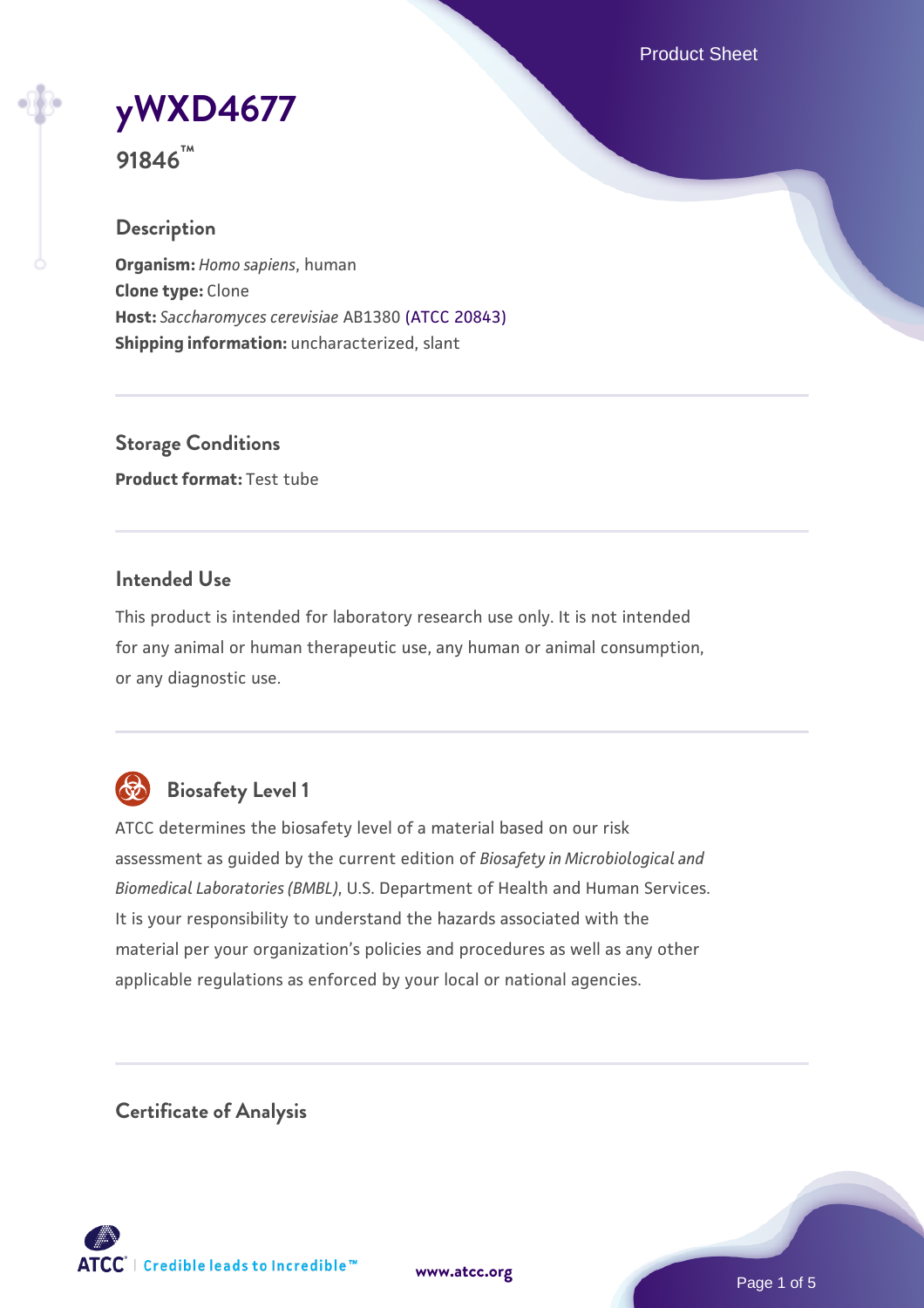

For batch-specific test results, refer to the applicable certificate of analysis that can be found at www.atcc.org.

## **Insert Information**

**Type of DNA:** genomic **Genome:** Homo sapiens **Chromosome:** X X pter-q27.3 **Gene name:** DNA Segment, single copy **Gene product:** DNA Segment, single copy [DXS3646] **Gene symbol:** DXS3646 **Contains complete coding sequence:** Unknown **Insert end:** EcoRI

#### **Vector Information**

**Construct size (kb):** 230.0 **Intact vector size:** 11.454 **Vector name:** pYAC4 **Type of vector:** YAC **Host range:** *Saccharomyces cerevisiae*; *Escherichia coli* **Vector information:** other: telomere, 3548-4235 other: telomere, 6012-6699 Cross references: DNA Seq. Acc.: U01086 **Cloning sites:** EcoRI **Markers:** SUP4; HIS3; ampR; URA3; TRP1 **Replicon:** pMB1, 7186-7186; ARS1, 9632-10376

# **Growth Conditions**

**Medium:** 



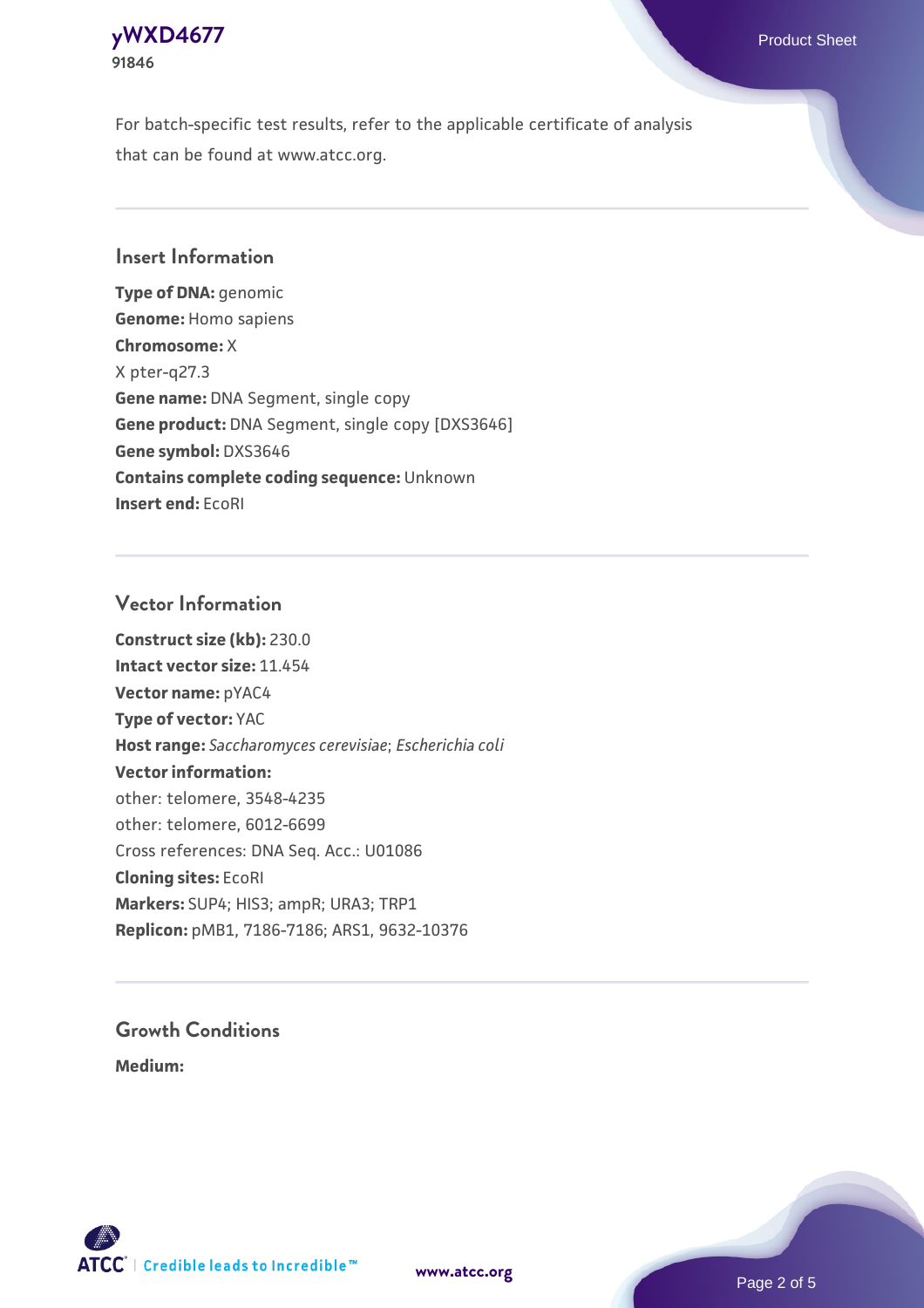**[yWXD4677](https://www.atcc.org/products/91846)** Product Sheet **91846**

[ATCC Medium 1245: YEPD](https://www.atcc.org/-/media/product-assets/documents/microbial-media-formulations/1/2/4/5/atcc-medium-1245.pdf?rev=705ca55d1b6f490a808a965d5c072196) **Temperature:** 30°C

#### **Notes**

More information may be available from ATCC (http://www.atcc.org or 703- 365-2620).

# **Material Citation**

If use of this material results in a scientific publication, please cite the material in the following manner: yWXD4677 (ATCC 91846)

## **References**

References and other information relating to this material are available at www.atcc.org.

#### **Warranty**

The product is provided 'AS IS' and the viability of ATCC® products is warranted for 30 days from the date of shipment, provided that the customer has stored and handled the product according to the information included on the product information sheet, website, and Certificate of Analysis. For living cultures, ATCC lists the media formulation and reagents that have been found to be effective for the product. While other unspecified media and reagents may also produce satisfactory results, a change in the ATCC and/or depositor-recommended protocols may affect the recovery, growth, and/or function of the product. If an alternative medium formulation or reagent is used, the ATCC warranty for viability is no longer

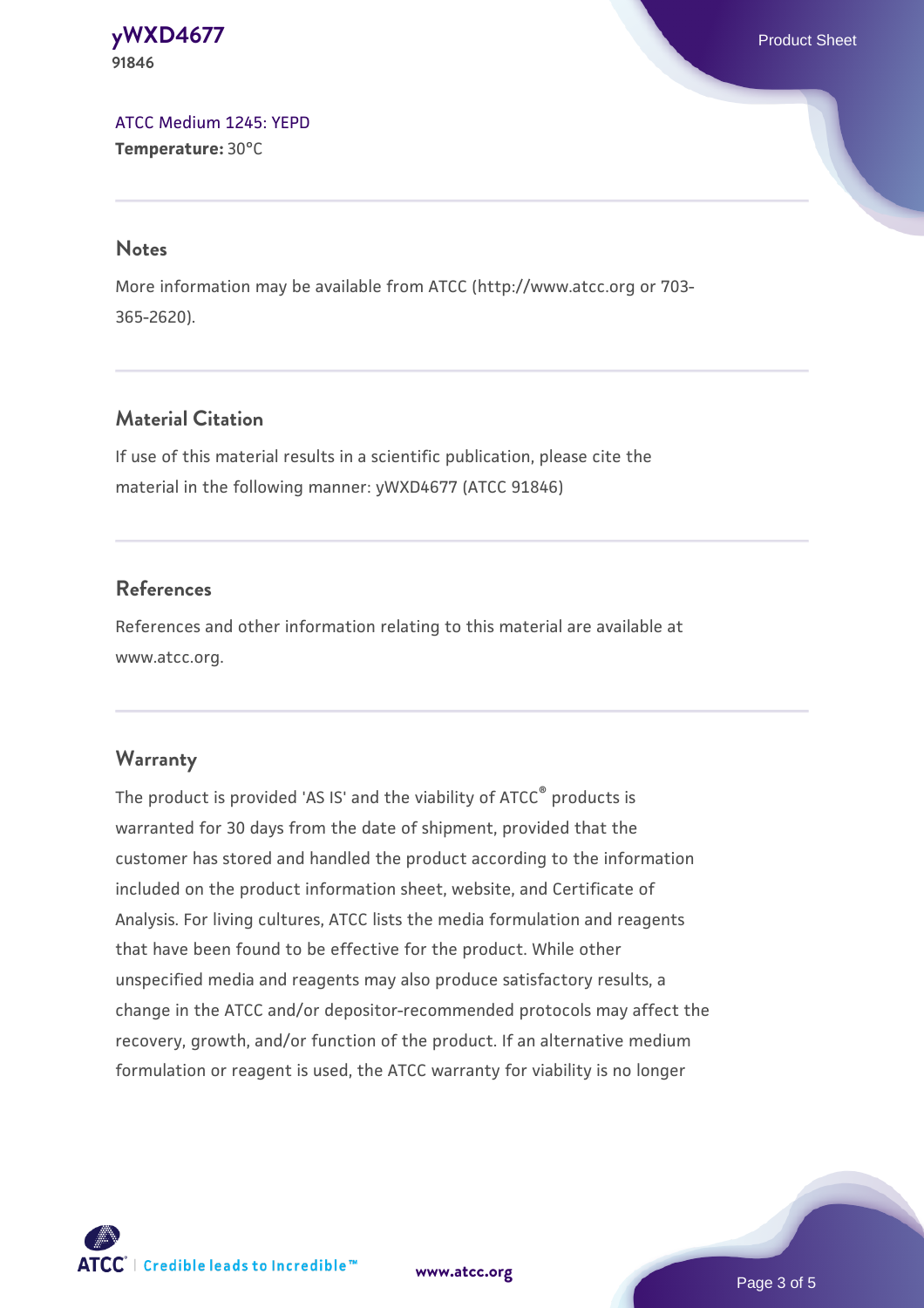**91846**

valid. Except as expressly set forth herein, no other warranties of any kind are provided, express or implied, including, but not limited to, any implied warranties of merchantability, fitness for a particular purpose, manufacture according to cGMP standards, typicality, safety, accuracy, and/or noninfringement.

#### **Disclaimers**

This product is intended for laboratory research use only. It is not intended for any animal or human therapeutic use, any human or animal consumption, or any diagnostic use. Any proposed commercial use is prohibited without a license from ATCC.

While ATCC uses reasonable efforts to include accurate and up-to-date information on this product sheet, ATCC makes no warranties or representations as to its accuracy. Citations from scientific literature and patents are provided for informational purposes only. ATCC does not warrant that such information has been confirmed to be accurate or complete and the customer bears the sole responsibility of confirming the accuracy and completeness of any such information.

This product is sent on the condition that the customer is responsible for and assumes all risk and responsibility in connection with the receipt, handling, storage, disposal, and use of the ATCC product including without limitation taking all appropriate safety and handling precautions to minimize health or environmental risk. As a condition of receiving the material, the customer agrees that any activity undertaken with the ATCC product and any progeny or modifications will be conducted in compliance with all applicable laws, regulations, and guidelines. This product is provided 'AS IS' with no representations or warranties whatsoever except as expressly set forth herein and in no event shall ATCC, its parents, subsidiaries, directors, officers, agents, employees, assigns, successors, and affiliates be liable for indirect, special, incidental, or consequential damages of any kind in connection with or arising out of the customer's use of the product. While reasonable effort is made to ensure authenticity and reliability of materials on deposit, ATCC is not liable for damages arising from the misidentification or



**[www.atcc.org](http://www.atcc.org)**

Page 4 of 5